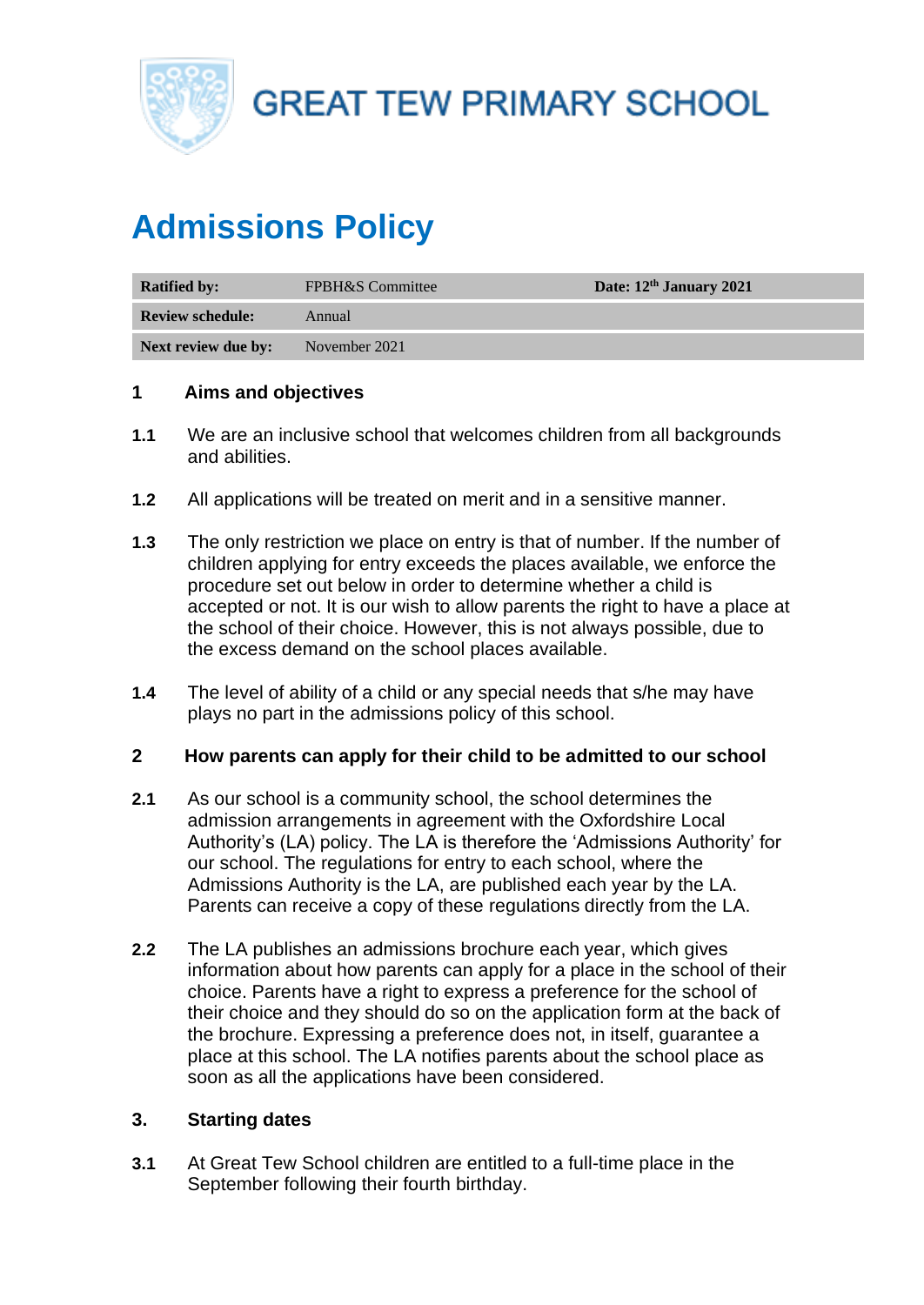

# **GREAT TEW PRIMARY SCHOOL**

- **3.2** Although parents may have the legal right to defer entry until later in the school year, we prefer all our pupils to start school full-time from September. This is because we find that even the very youngest children benefit from full-time attendance in a setting that is geared to their individual needs and interests and where they are able to enjoy learning through play in a safe and stimulating environment.
- **3.3** Where parents choose to defer entry, the following arrangements are set by law:
	- Children born in September to December have to be full-time from January.
	- Children born in January to March have to be full-time from April.
	- Children born in April to August do not have to be full-time until the September after they turn five. However, if they have been offered a place in Reception and have not joined the school by the April, parents must reapply for entry into Year One.
- **3.4** If parents would like to request that their child attend part-time for any part of the reception year, this should be discussed and, if appropriate, agreed with the Headteacher, who may consult the governing body, in advance.

# **3.5 Deferred Entry into Reception for Summer Born Children**

Children born in the summer ( $1<sup>st</sup>$  April- 31 $<sup>st</sup>$  August) are not required to</sup> start school until a full year after the point at which they could first have been admitted – the point at which other children in their age range are beginning Year 1. Should parents wish their child to be admitted to Reception rather than Year 1 at this point they may request that they are admitted out of their normal age group. Parents should make their request as early as possible in the academic year prior to the September they would have been due to start in Reception.

Further information can be found on the Oxfordshire County Council website.

## **4 Admission appeals**

- **4.1** If we do not offer a child a place at this school, it is because to do so would prejudice the education of other children by allowing the numbers of children in the school to increase too much.
- **4.2** If parents wish to appeal against a decision to refuse entry, they can do so by applying to the LA. An independent appeals panel then meets to consider all appeals by parents who have been refused a place at our school and who wish to appeal against this decision. An appeals panel's decision is binding for all parties concerned. If the appeals panel decides that we should admit a child to our school, then we will accept this and continue to do all we can to provide the best education for all the children at our school. (Details of appeal arrangements are set out in the Code of